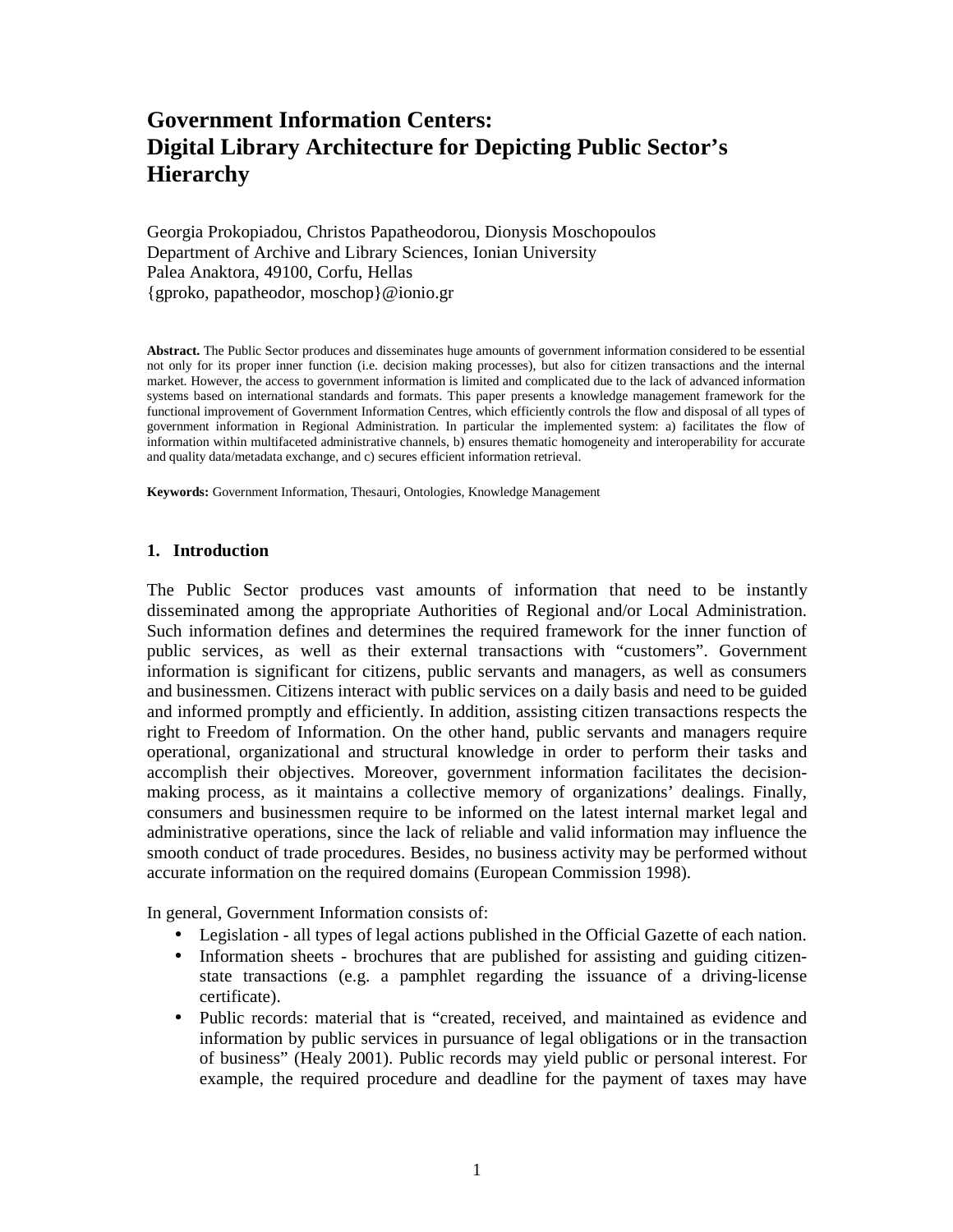official importance. However, the issuing of a license for a business operation has personal interest. Our focus is only on those public records with official interest.

In almost all European countries, Government information could be organized into the following thematic categories: a) regional planning and development; b) health and welfare; c) public works; d) supervision of public work construction; e) supervision of public work preservation; f) environment and land planning; g) forests; h) agricultural development; i) local government; j) personnel management. Such a categorization may be further adjusted according to the information needs of each state's Public Administration.

Information flow in the Public Sector is characterized by time-consuming and complicated procedures due to the lack of integrated information systems within public services that are based on international standards and formats for information management. Moreover, legislative and administrative diversity results in a lack of homogeneity regarding information organization and distribution. Furthermore, the existing systems of electronic registry for information management do not support information retrieval based on multiple indexes that may all be linked and accessed in unison. Hence, these factors hinder the smooth flow of government information within multi-faceted administrative channels, resulting in an inefficient and time-consuming identification and retrieval of information. Current initiatives are designed and arranged to meet the needs of the publisher and require the users to be familiar with the framework of the structured information and the administrative functions of the Public Sector. They have to recall various parameters in order to set a simple query and must also re-execute their search more than once in order to find the required information, as it may reside in different locations. In consequence, the existing systems result in a "lack of transparency for citizens, employees and administrations at all levels (European Commission 1998).

Recent technology advances are capable of dealing with these factors by establishing the basis for digital government and ensuring services are entirely automated, interlinked and accessible via web portals. This paper may yet contribute to improving the functionality of Government Information Centers (GIC), which reside in almost every prefecture of the European States. The main objective of our approach is the exploitation of digital library technology for the proper management of all Government Knowledge. In particular we present an architecture that ensures a) a mapping of the Public Administration, b) management of the available government information, according to international standards and formats, and c) the depiction of the public administrative hierarchy and the navigation of the citizen towards structured and useful information. The proposed architecture also ensures semantic homogeneity and interoperability while it provides a communication system between services of Regional Administration and secures access to government information both for citizens and public employees. In the next section we present the structure and functions of Government Information Centers, while in section 3 we analyze the proposed model and its architecture. In section 4, we discuss some related works and finally we present our conclusions.

#### **2. Government Information Centers**

As already mentioned, almost all European States have established Government Information Centers in their Regions and/or Prefectures. The main objective of these Centers is to intensify the number of citizen-state transactions by providing services that facilitate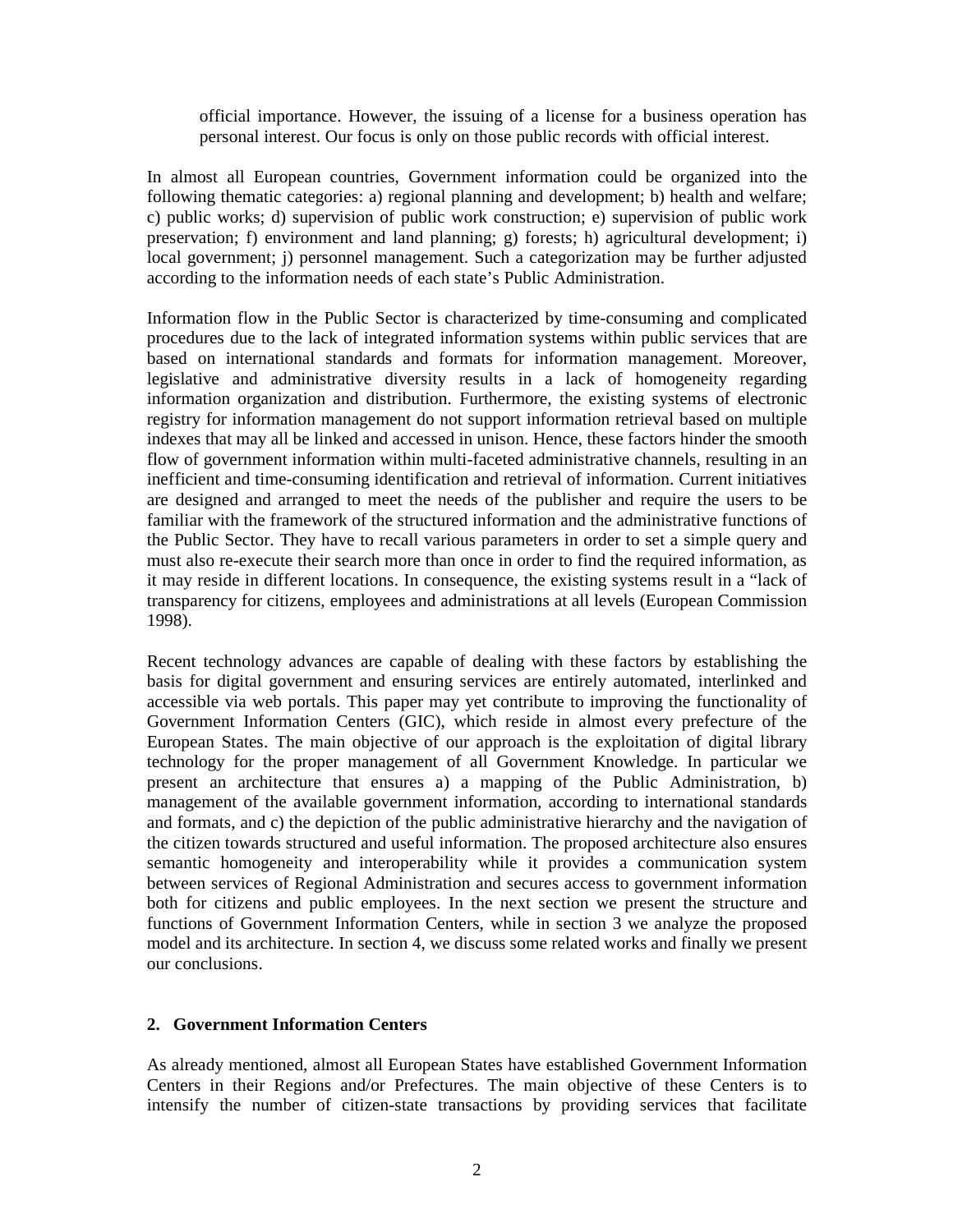administrative procedures. Government Information Centers mediate between public services and user needs for the issuing of any official paper or certificate (e.g. passport, driving license, birth certificate etc.). As such, these Centers may provide all the needed requirements for any administrative action (i.e. necessary certificates). Moreover, the users may address their requests to GICs, and the latter undertake the task of communicating with the appropriate public service(s) and acquiring the necessary document(s) on the user's behalf. Hence, these Centers aim to constitute a one-stop shop of government services for citizens. Their objective is not only to assist citizens with multiple administrative actions, but also to satisfy multiple information requests on official records and legal acts, from various areas of interest. However, such an objective requires advanced information systems for the efficient management and prompt flow of government information. Therefore, we propose the exploitation of GICs for the development of a digital library network ensuring the storage, management and disposal of government information. Specifically each GIC should aim to:

• Collect the required material.

Each GIC collects the raw information produced by regional/local authorities or disseminated by Central Government, in order to develop a digital library.

Each GIC undertakes the processing of one or more thematic areas, according to the predetermined thematic categorization and allocation of government information (e.g. regional planning and development, health and welfare, public works, environment and land planning, agricultural development, etc.) Local community interests and needs may determine the thematic category that a GIC may handle. For example, the GIC of a Prefecture with many manufacturers may opt to encode the documents referring to industry.

The document flow may be controlled by a Secretariat Office that resides in every Directorate of the Prefecture. This office: a) receives all the records and legal acts sent by the Central Administration, and b) distributes them to the final addresses. As such, the secretariat office may also handle the distribution of the documents received to the Centers responsible for processing those particular documents, according to the thematic allocation of government information. Hence, the GIC of one Prefecture may collect all the information regarding tourism, while another may collect all the documents that refer to forestry.

• Describe and encode the gathered information.

Each GIC produces metadata (i.e. data describing data) for the Government information collected, in order to describe it thematically and bibliographically (i.e. title, signed authorities, receivers, etc.). The production of metadata contributes to: a) efficient information search and retrieval, as it ensures multiple access to multiple indexes, b) reliability in bibliographic and thematic description, as long as the same standards and formats are adopted, c) interoperability of systems and standards, and d) policy compliance (Federal Geographic Data Committee 1998).

- Develop and update a digital library for the collection of the gathered documents. The main objectives of the digital libraries are:
	- 1. The implementation of international standards and formats for thematic description and metadata production.
	- 2. The semantic homogeneity and interoperability.
	- 3. The minimization of labor costs and the time spent processing the same information.

Finally, each GIC sets permission rights on its information content, in order to control access to it. Three types of access rights may be introduced, depending on the user category: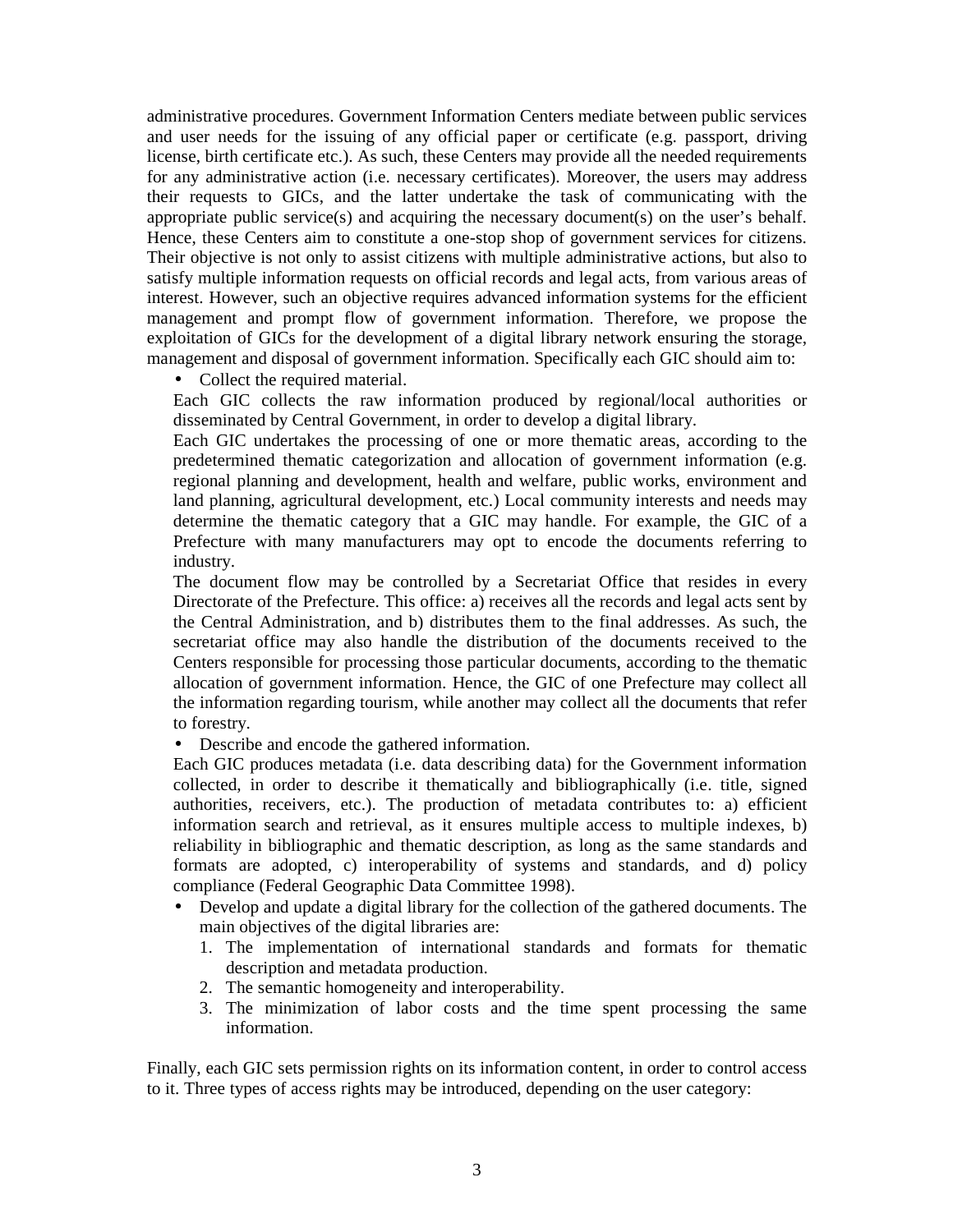a) records accessed by all citizens, b) records accessed only by employees of a certain public service, and c) records accessed by public servants of other services.

## **3. The digital library**

## **3.1 Metadata and Semantics**

The proposed model produces two types of metadata: metadata for bibliographic description, which refers to all information needed to uniquely identify an item (e.g. title, statement of responsibility, publication and production data, section titles, associated records etc.), and metadata for thematic description (semantics). Regarding the latter, each digital library establishes an authority file (set of thematic terms), which is built according to a thesaurus standard for term interlinking and concept definition. The resulting authority file covers: a) names of Corporate Bodies as well as Public Authorities in Central, Regional or Local Administration, b) geospatial terms and also places of state that fulfill some form of administrative activity, and c) topical terms; ranks, posts (positions within Public Services), competences and functions. These terms depict the geospatial and thematic hierarchy of the Public Sector.

Knowledge management tools (i.e. thesauri, ontologies, knowledge bases) interlink the metadata and meet the need for descriptive and controlled interrelated terminology, as they: a) contribute to the thematic organization of information on specific scientific fields, b) ensure thematic accuracy and consistency, and c) guide the end user to an efficient and high quality information search and retrieval. Due to the above, our focus will be on the semantic tools that may be used for the processing of public records and legal acts.

Based on the fact that Public Sector is ad hoc hierarchical, government information calls for three different types of term interlinking and hierarchy structure: thematic, geospatial and administrative. Thematic associations link topical terms that are thematically/conceptually related, while the administrative relationships stand for terms that are linked according to functions of Public Administration. Finally, the geographic associations link each place of State with the public services that reside in it. According to Figure 1, *Posts* are connected with public services and ranks. *Ranks* are linked to the posts. *Competences* are interlinked with names of public authorities. Finally, *Corporate Bodies* are all authorities of the Public Sector, as already mentioned, and are associated with: a) geographical names (where they reside), b) posts, and c) competences of the public corporate bodies.



Fig. 1. The associations of the terms in the semantic network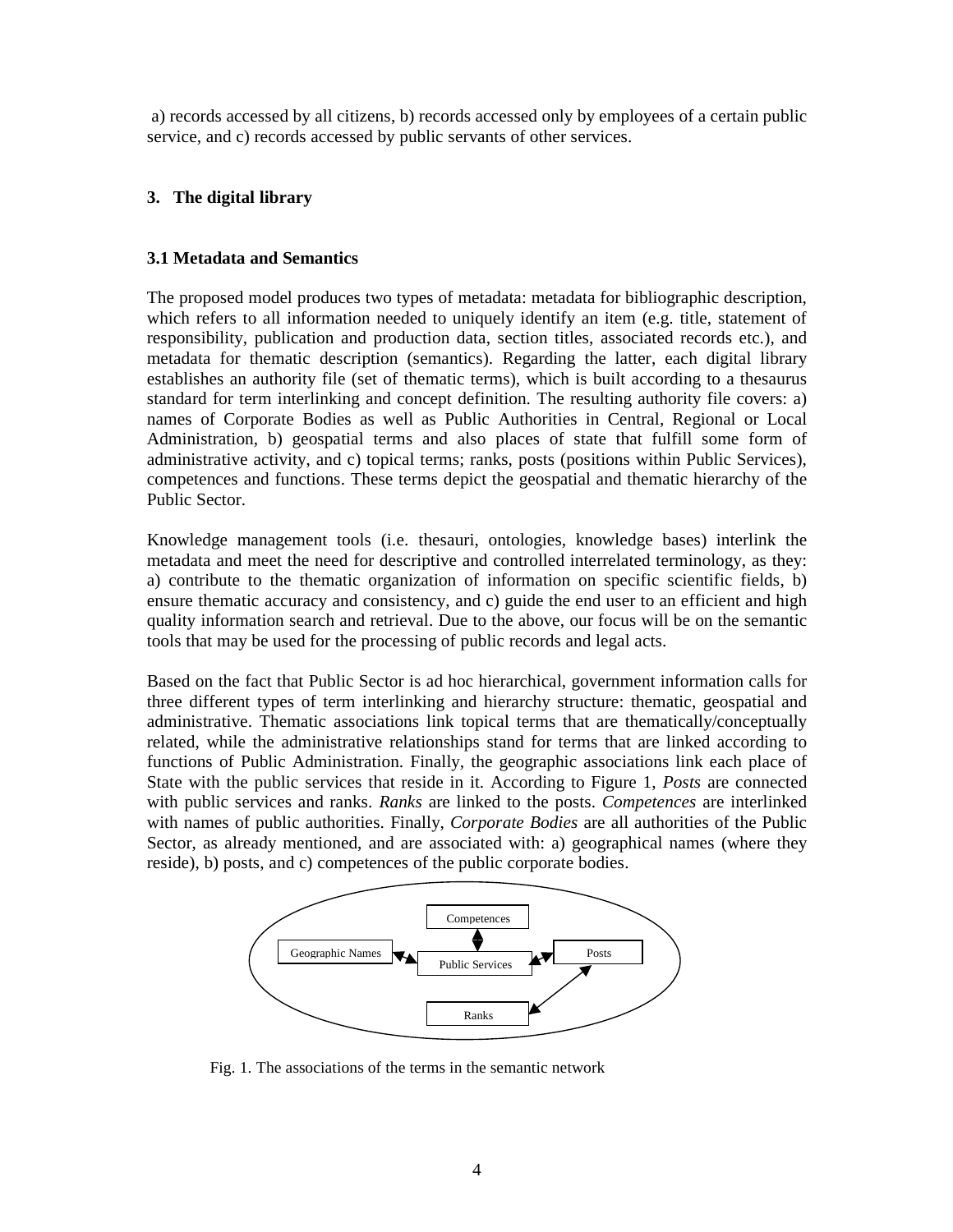However, as already mentioned, government information also calls for public service linking with supervisor/corporate authorities and administrative functions. Such a requirement represents the need of depicting the hierarchical structure of the Public Sector. A thesaurus of semantic schema may represent the conceptual and geospatial linking of administrative terminology but lacks the ability to present multiple hierarchical levels correlated with functions and structures in the Public Sector. As such, the administrative hierarchy may be depicted by an ontology semantic schema, capable of expressing multiple hierarchical levels. The selection of both semantic tools for the description of government information derives from the fact that the terms used to characterize conceptually public records and legal acts are also used to represent administrative functions.

Comparing thesauri with other knowledge representation models reveals their different nature. Thesauri are primarily designed and mainly used to organize concepts and thematic terms, in contrast to ontologies, which are primarily developed to express and organize entities. Thesauri cover the semantic relationships of:

- equivalence (synonymy) by introducing the relationship indicators of "Use" and "Used for"
- hierarchy by introducing the relationship indicators of "Broader Term" and "Narrower Term", and finally
- association by introducing the relationship indicator of "Related Term".

Thus, thesaurus relationships may: a) thematically describe the government publications by establishing descriptive terminology and b) exemplify the thematic and geospatial hierarchy.

For example, Table 1 analyzes the relationships of the entry "Agricultural Products" based on a thesaurus and ontology schema respectively. As Table 1 indicates, an ontology is able to represent thematic hierarchy but unable to show the thematic association between terms. On the other side, thesauri can meet the semantic needs of government information, as the relationship indicators express the needed connections of thematic hierarchy and conceptual association.

| <b>Thesaurus like Term Interlinking</b> |                                | <b>Ontology like Term Interlinking</b> |                              |
|-----------------------------------------|--------------------------------|----------------------------------------|------------------------------|
| Lead Term:                              | <b>Agricultural Products</b>   | Class:                                 | <b>Agricultural Products</b> |
| Used for                                | <b>Rural Products</b>          |                                        |                              |
|                                         | <b>Products of Earth</b>       |                                        |                              |
| <b>Broader Term:</b>                    | Products                       | Super Class:                           | Products                     |
| Narrower Term:                          | Cereals                        | Subclass:                              | Cereals                      |
|                                         | <b>Fruits</b>                  |                                        | <b>Fruits</b>                |
|                                         | Cotton                         |                                        | Cotton                       |
|                                         | Grapes                         |                                        | Grapes                       |
|                                         | Legumes                        |                                        | Legumes                      |
|                                         | Tobacco                        |                                        | Tobacco                      |
| <b>Related Term:</b>                    | <b>Agricultural Production</b> |                                        |                              |
|                                         | Farming                        |                                        |                              |
|                                         | Indemnification                |                                        |                              |
|                                         | Pricing                        |                                        |                              |
|                                         | Trade                          |                                        |                              |

Table 1. Thesaurus and Ontology cross-reference example

However, the hierarchy of Public Administration may be managed in an ontology framework. This semantic tool may meet the need of hierarchical representation, as it introduces the relationships "is a / type of" and "component/part of" that are strictly hierarchical (Noy  $\&$ McGuiness 2001). Besides, the feature of inheritance that characterizes ontologies underscores the assumption that they are mainly designed to express and represent hierarchies of entities. On the other hand, thesauri cannot depict the organizational chart of authorities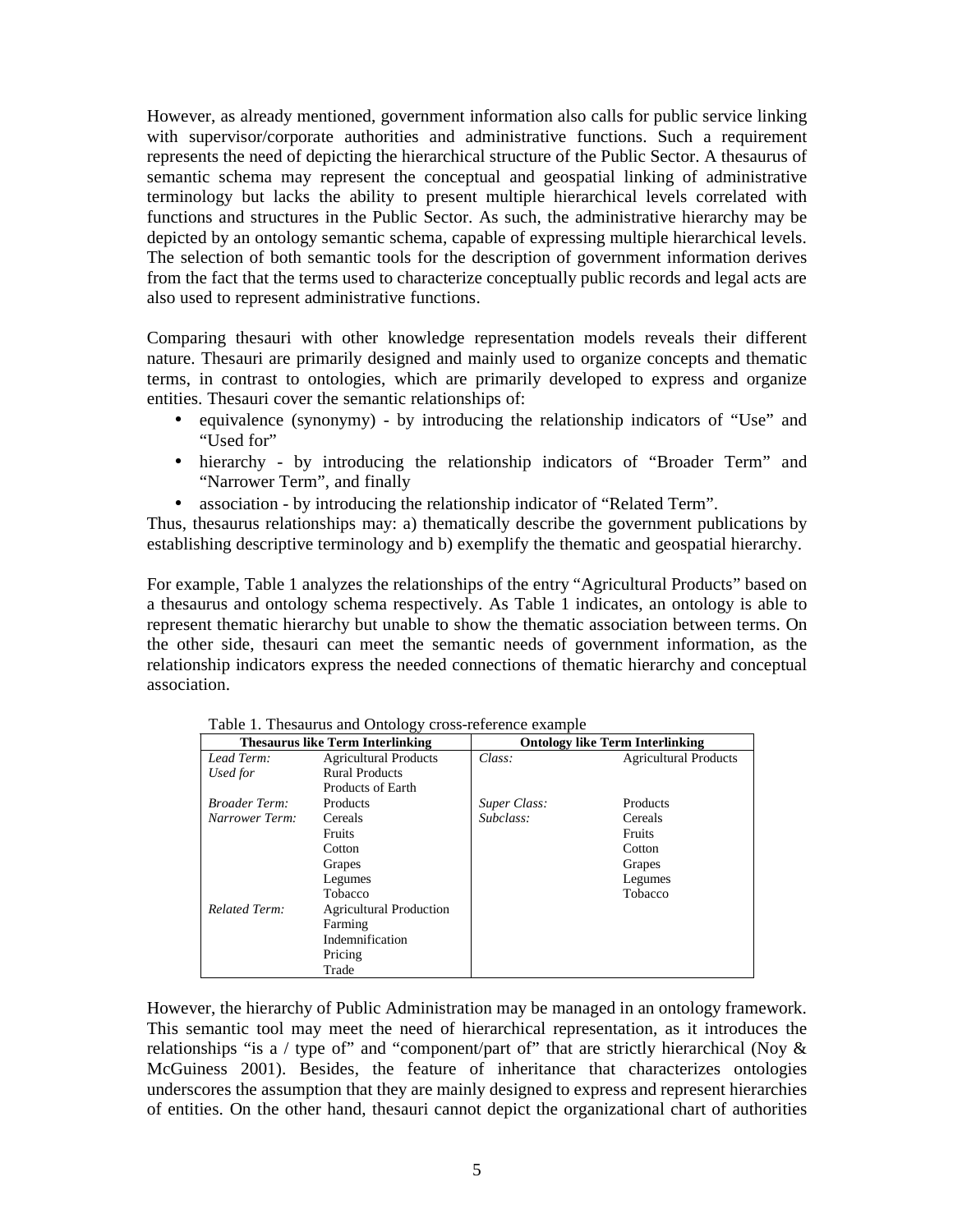(multiple hierarchical levels) along with their functions and corporative/supervisor organizations, due to a lack of indicators. For example, using "Related Term" indicator for administrative functions may create a conflict in the system and confuse the user, as this indicator is also used for stating the terms that are thematically/conceptually connected. In an ontology framework the names of public services are interlinked and correlated with their competences and supervisor/corporative authorities. The ontology is created by filtering the terms and associations of the thesaurus and then mapping the extracted information into an administrative hierarchical tree.

Therefore, two semantic tools may be developed in order to fulfil the information system requirements and describe, thematically and administratively, the government information in an electronic registry environment:

- A thesaurus, for: a) the establishment of descriptive and controlled, interrelated terminology. Here, the usage of common terms results in thematic consistency and therefore in thematic compatibility, b) guiding the end-user to efficient information retrieval by depicting the established thematic terms and representing the hierarchical relationships between concepts.
- An ontology, for: a) the encoding and representation of the administrative hierarchy of the Public Sector, and b) navigating the end-user through the encoded information, which represents the structure and functions of each hierarchical entity. Subsequently, the user may retrieve all the required information regardless where it resides.

## **3.2 The Architecture**

The proposed architecture introduces a network for the interlinking of the resulting digital libraries in every GIC of a Prefecture and ensures efficient and prompt information retrieval via the usage of semantic tools (thesaurus and ontology). According to Figure 2, the end-user gains access to the network via a web portal. An integration agent handles the query by deciding: a) to which digital library the query must be executed, b) which semantic tool must be used, and c) which of the results must be integrated and returned. This agent proceeds with an integration of the given terms, hierarchies and administrative functions, as these reside in different locations. The agent accesses the digital libraries, retrieves the required information and integrates the results, in order to present them as a set. For example, in a query for the term "licences", the agent may locate different kinds of licences (e.g. driving license, fishing licence, marriage licence, etc.) in the digital libraries of different GICs. In this situation, the integration agent organizes the results, in order to present them as a whole and provides the user with the option either to select the required type of licence for a further search, or to retrieve the documents for all the available types of licences.

Every Digital Library has the same structure. It consists of: a) the digitized data, b) the bibliographic metadata, c) an authority file with a thesaurus-like structure that represents the interlinking of conceptual and geographical terms, and d) an ontology that depicts the administrative hierarchy of the Public Sector and stands for the public services that are: a) either addressers or receivers of public records or b) signed authorities in legal acts, and/or c) a subject in the government documents.

The development of ontologies for the Public Sector's administrative hierarchy may be realised by the Government Information Centres, due to their scientific know-how and technological infrastructure. Specifically, Central Administration may forward its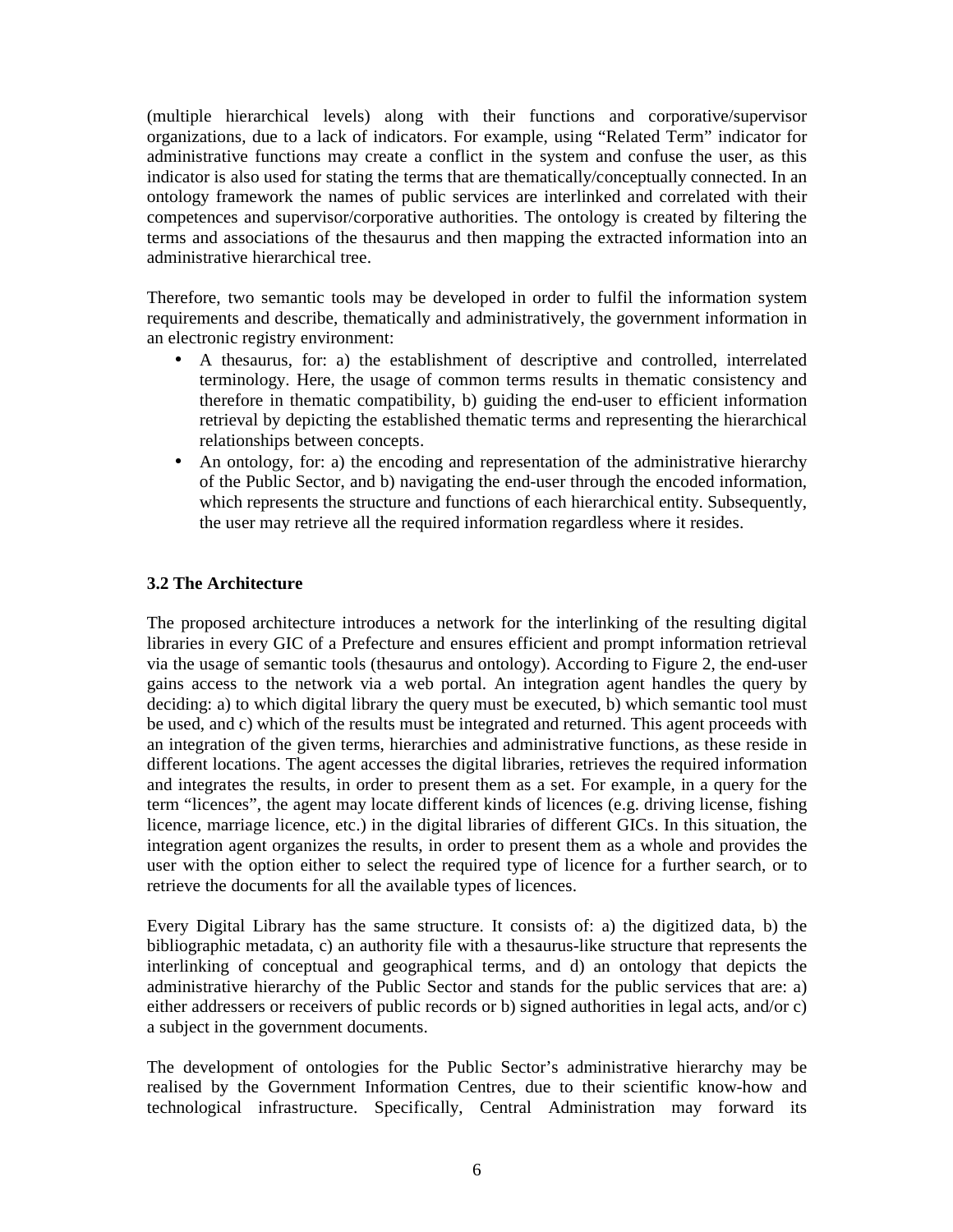organizational charts and structure to the GICs. According to the thematic allocation of government information, each Centre may handle the creation of one or more organizational charts of Central Administration. For example, the Ministry of Agriculture may send its chart to the Centre that has undertaken the thematic domain of forests and/or agricultural development, while the Ministry of Health and Welfare may forward its structural framework to the GIC responsible for describing and encoding documents on health and welfare issues. Hence, every GIC would be able to develop an ontology for the organizations of the Central Administration. Within the same framework, the depiction of the hierarchical structure of Regional Administration may be realized by the GIC that resides in every Prefecture. The proposed architecture will ultimately accommodate the entire structure of the Public Sector, as all digital libraries will be connected and accessed via a network.



Fig. 2. The proposed architecture

The organizational charts of Central Administration need to be given once, since the update may be based on the text of the newly collected government information. Ontology update data may be derived from the authority file's content. More specifically, an algorithm may search the thesaurus like authority file for nodes indicating alterations or additions in Corporate Body Name entries. Public Authorities may have been entered either under place or jurisdiction (e.g. Athens. Internal Revenue Service, Corfu. Internal Revenue Service, etc.)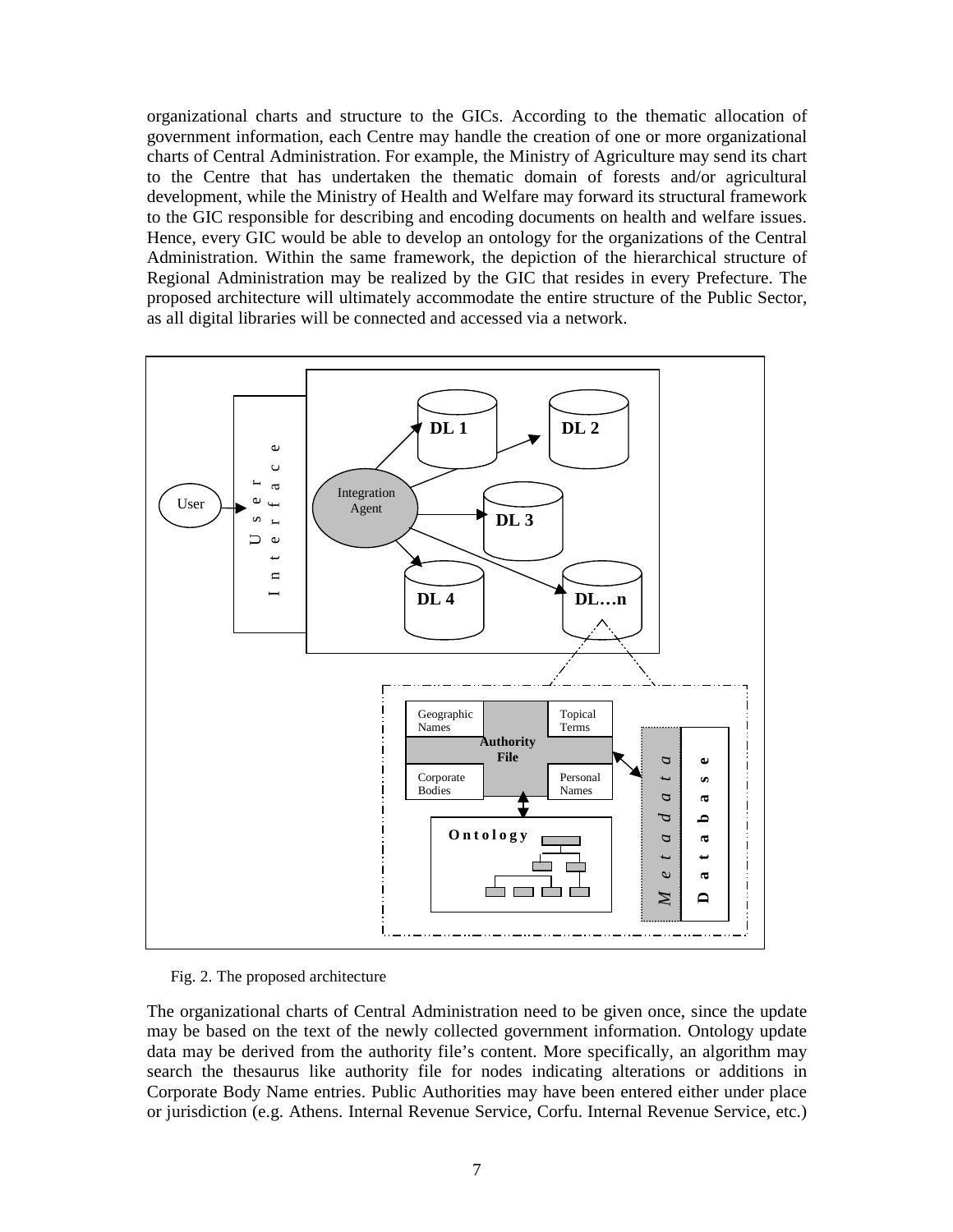or under their proper name (e.g. Ministry of Economics, National Library of Greece). The detached nodes may be further organized into a hierarchical structure, according to ontology principles, based on their vertical associations (broader and narrower terms). The proposed algorithm may also search and detach the entries of the competences of public services. Within the scope of the ontology, these competences will be linked with the responsible hierarchical entity. Therefore, the GICs will update the developed ontologies with any additional or altered information that may appear in the authority file of the digital libraries.

Since the ontology derives from the authority file, clearly the two knowledge representation and management tools interact and complement each other, providing an integrated framework for the management of government information. The proposed ontology may also provide a classification scheme, necessary for efficient data exchange, high-quality and expertise information retrieval, as well as premium-quality prints of specialized catalogues. The hierarchical representation of Public Sector enables the allocation of classification number to each entity of the hierarchical level. Therefore, the Public Sector will be classified with an algorithm that provides for future safety, enrichment and extension. The current classification schemes are unable to represent the required administrative functions. For example, the Dewey classification system provides no accurate number for the concept of marriage license, but it appoints it to the category of religion.

The navigation through the nodes and edges of the authority file provides meaningful information concerning the Public Administration regulations, functions, transactions and its geographical distribution, while navigation through the ontology provides useful information on the Public Administration structure. For example, if a user sets a query for the phrase "marriage license" the system will provide:

• Conceptual interlinking of the phrase "Marriage License".

| Marriage License  |  |
|-------------------|--|
| Licenses          |  |
| Churches          |  |
| Civil Registry    |  |
| Civil Status      |  |
| <b>Family Law</b> |  |
| <b>Town Halls</b> |  |
|                   |  |

The retrieved results are presented by the thesaurus like authority file. The Integration agent searches all the available digital libraries, locates the required data in the authority files of the databases, retrieves the information and integrates the results, in order to present them as a set.

The administrative functions that are correlated with the given query, i.e. the required procedure for issuing marriage license (all the needed certificates) and the section of the Public Sector that is responsible for its issuance.

| <b>Administrative Action:</b> | Marriage License                                                                    |
|-------------------------------|-------------------------------------------------------------------------------------|
| <b>Required Certificates:</b> | Application Form (is supplied by the GIC and may be<br>completed there)             |
|                               | <b>ID</b> Card                                                                      |
|                               | Church or Mayor Certificate indicating where the                                    |
|                               | marriage will take place                                                            |
| Processing Time:              | 10 days                                                                             |
| <b>Issuing Authority:</b>     | The responsible municipality                                                        |
|                               | The retrieved results are provided by the ontology However if the user also defines |

The retrieved results are provided by the ontology. However, if the user also defines the place of his/her residence, the system will also define the municipality that is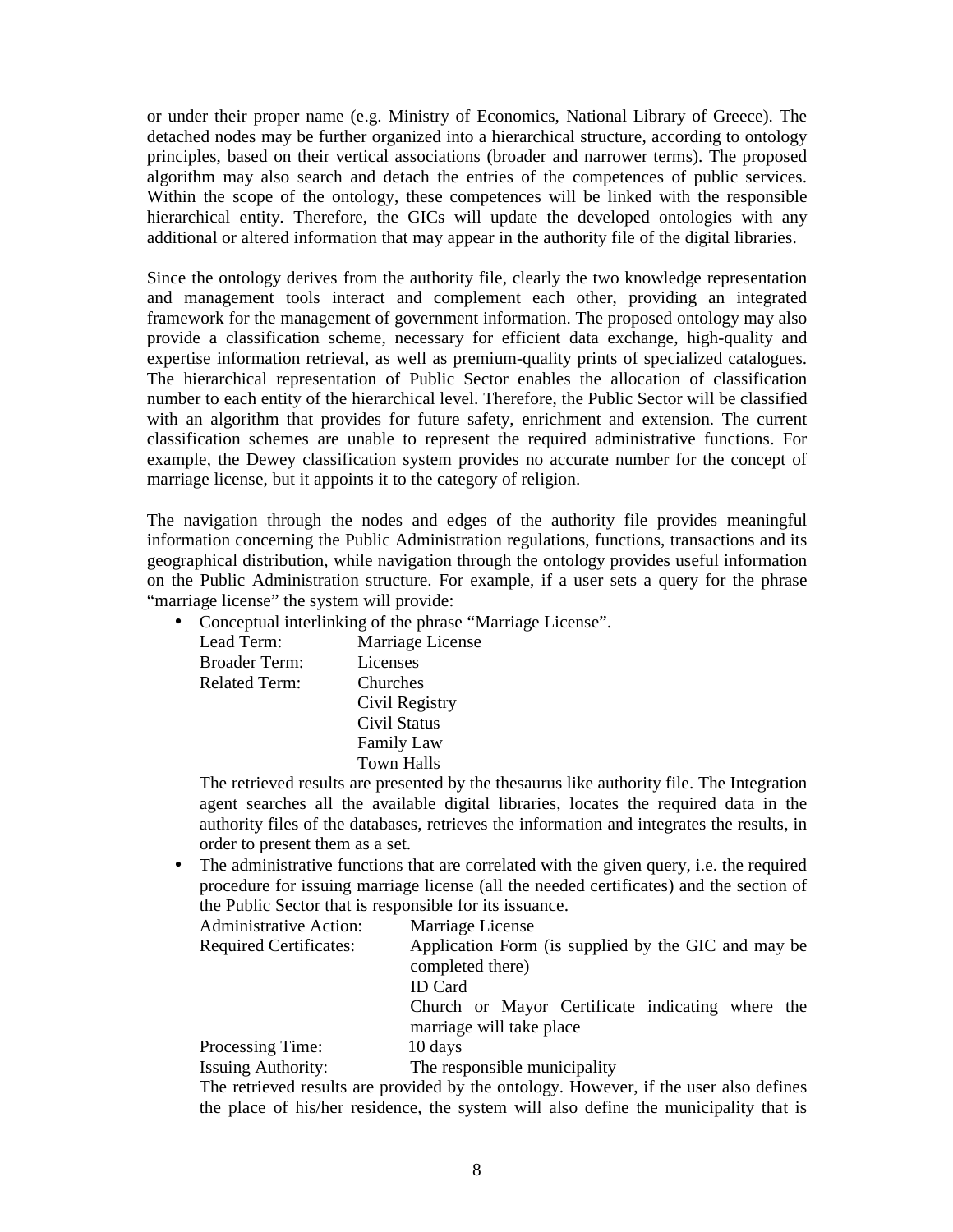responsible for issuing the license. For example, if the query is set as "marriage license" and "Athens", the agent along with the aforementioned results will also search if "Athens" region has a municipality or, if it does not, which municipality is responsible for it.

## **4. Related Works**

Many initiatives focus on methods and principles for ensuring better encoding, description and flow of government information. These initiatives refer either to the production of syntax metadata alone or to the development of both syntax and semantic metadata.

Initiatives representative of the first case are those that aim for electronic governance by 2004 and are oriented towards developing and adopting a common policy for record management and electronic record encoding. Such initiatives are: a) GILS – the US Government's Information locator Service (US Federal Information Centre), b) e-GMS – the UK Government's Metadata Standard (Cabinet Office 2003a) including e-GIF – the UK Government's Interoperability Framework (Cabinet Office 2003), c) the AGLS Metadata Standard – the Australian Government's Locator Service (National Archives of Australia 2000), and d) the NZGLS Metadata Standard – the New Zealand Government's Locator Service (E-Government Unit State Services Commission 2001). These systems are based on an extension of the Dublin Core standard (an open forum engaged in the development of interoperable online metadata standards that support a broad range of purposes and business models, http://dublincore.org/) for the production of syntax metadata and are focused on public records and their transaction within central, regional and local administration. Our architecture is oriented to all published and disseminated government information and refers not only to syntax but also to semantic metadata production.

The importance of semantics for information retrieval and thematic homogeneity is emphasised by the fact that New Zealand's E-Government Programme has included a specialized project named "Interim Report of the Portal Thesaurus Project" (E-Government Unit State Services Commission 2001) for the development and selection of thesauri, in order to describe government services and information resources. Two separate, built-up thesauri are created - the first for representing functions, and the latter for establishing subject terms. In our system, the proposed thesauri are used to represent geographic and thematic hierarchy, as well as establishing descriptive terminology, which is derived from the digitized texts by implementing a bottom-up procedure. The administrative hierarchy along with the functions of Public Authorities is represented via an ontology schema, which is produced by automatically parsing the semantic network and extracting the required semantics.

The production of semantic metadata for government information is mainly determined by the semantic tool(s) (i.e. thesaurus and/or ontology) to be used for establishing terms and interlinking. An initiative focused on the usage of ontology for semantic representation and encoding is the project named CITATION (Anagnostakis et al 2002), which proposes a software platform for access to administrative information resources. The application domain concerns the scientific field of Health. The project focuses on how end-users may ensure access to information sources on the Internet, as well as on how the retrieved information may be represented. Ontology is used to describe concepts in order to facilitate information retrieval. The main difference with our ontology is that it represents the administrative hierarchy and not the conceptual hierarchy, which in our model is organized in a thesaurus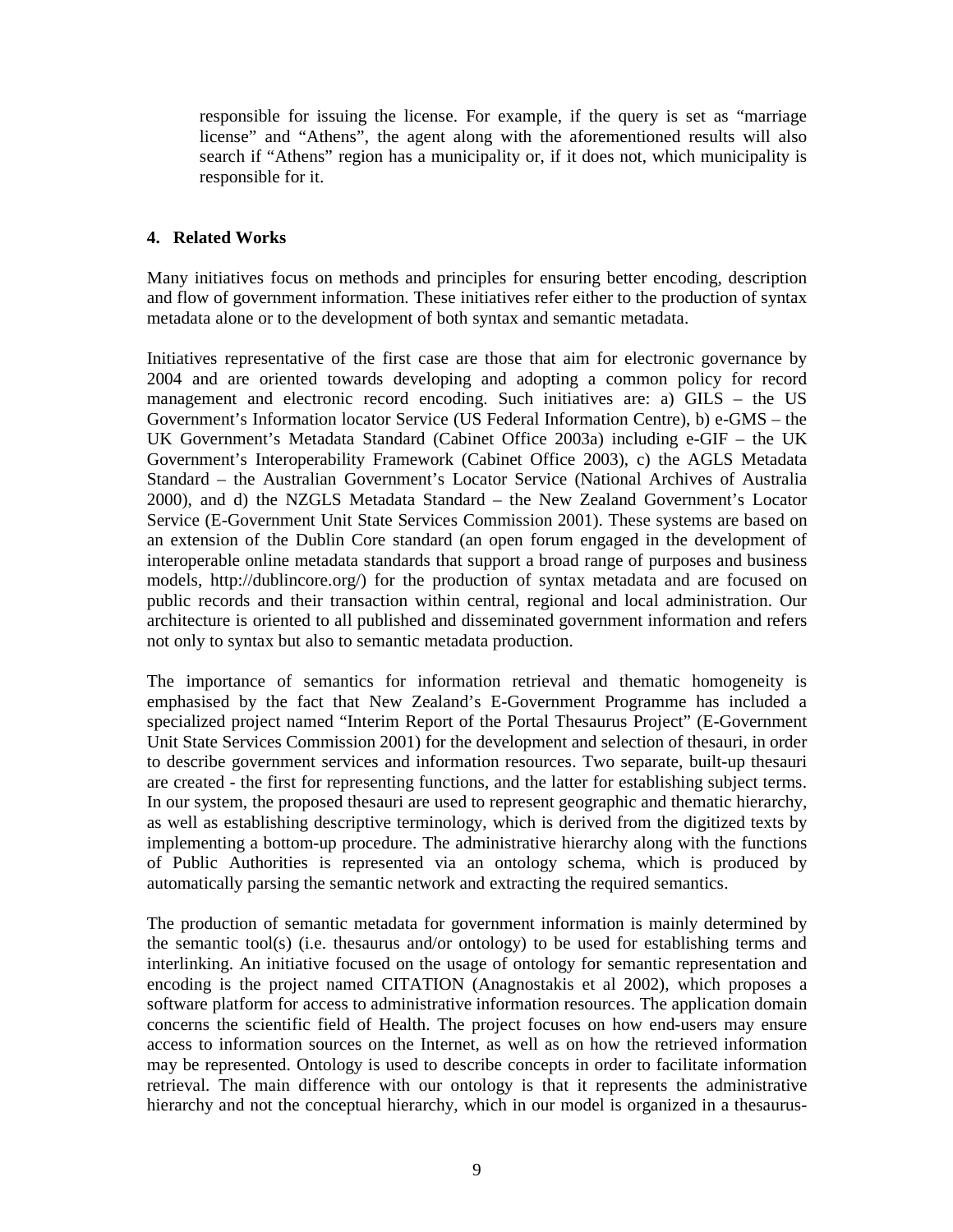like semantic network. Moreover, our focus is on the primitive structure of data and metadata and not on tracing and organizing information on the Internet.

Within the same framework, the Energy Data Collection System (Hovy 2003) supports homogeneous access to multiple *energy* databases. The EDC system uses ontology to unify different databases' metadata and domain terms and therefore to create a coherent domain model. Domain-specific ontologies are integrated and mapped in a higher ontology. Therefore, ontology principles are only used to taxonomize sets of terms derived from different sources.

An initiative that proposes the usage of both thesaurus and ontology to encode government information is the Gaz-Guide Project (Liu et al 2001). It introduces a multi-agent system that assists information retrieval of the Official Gazette by mediating the user's information needs and the semantic structure of the data domain. This system embeds both ontology and thesauri to traverse different cognitive spaces. In the Gaz-Guide platform, the proposed thesaurus refers only to topical subjects, while the ontology represents: a) the types of legal acts as well as any kind of revision or reformation, and b) data on the issuing authority of each legal act (including contact information, URLs, functions, hierarchical relations). Our architecture refers to the description and encoding of all the available government information (legislation-Official Gazette and Public Records) and focuses not only on metadata structure and information retrieval, but also on information flow and distribution within Public Administration. Specifically, we deal with the representation of a) the geographic and thematic hierarchy, along with the established descriptive terminology on the scientific domain of the Public Sector, as well as b) the Public Sector hierarchy and its functions. Moreover, in our architecture all terms in the thesauri are interlinked, based on administrative functions, and operate within an authority file that resides in the same environment where metadata are structured and maintained. Furthermore, the type of legal act is represented in the bibliographic meta-tags, as such information refers to the bibliographic content of documents and not to semantics. We also suggest how the ontology may be developed and built automatically, by parsing the structured thesauri and extracting the required identities and concepts, which are being further processed and organized in the hierarchy of the Public Sector. Finally, we provide a method for efficient information flow, and we propose how Government Information Centers may contribute to it.

# **5. Conclusions**

Government information constitutes the requirement for accurate citizen-state transactions and quality insight into Public Sector services. However, the access to published and/or disseminated information is limited, time-consuming and particularly complicated due to: a) the lack of organized systems within Public Services, based on international standards for their structure, and b) legislative and administrative diversity.

The proposed model innovates by developing an electronic registry for the management and flow of government information using: a) semantic tools, in order to ensure thematic and syntax homogeneity for data sharing, and b) a web portal interface, in order to provide efficient and prompt access to the available documents. The Government Information Centers, residing in every Prefecture of State, may implement the proposed architecture, since they are the responsible organizations for information rendering at a local level.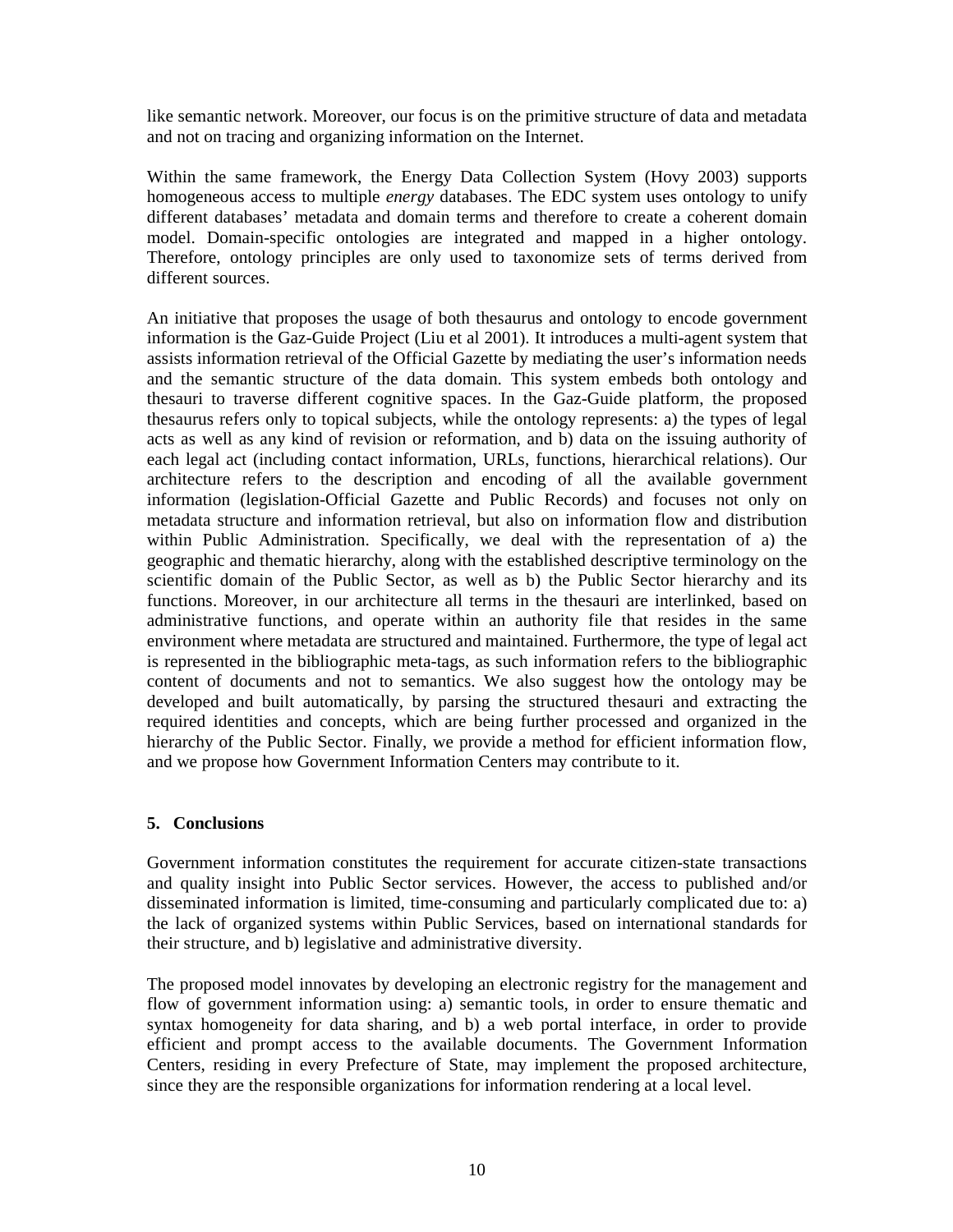The suggested architecture secures: a) accurate and quality data and metadata exchange, b) advanced information retrieval, c) user navigation within the structure and functionality of Public Administration, and d) interoperability among legislative, administrative and geospatial information diversity.

The representation of geographic and thematic hierarchy via thesauri-like semantic schema, as well as the depiction of the administrative hierarchy via ontology, provide for greater transparency of public services, facilitate more informed decision-making, and take the citizen one step closer to a truly knowledge-based society.

## **References**

Anagnostakis, A., Sakellaris, G. C., Tzima, M., Fotiadis, D. I., Likas, A. (2002) "Citation: citizen information tool in smart administration", *Lecture Notes in Computer Science*, Vol 2456, pp307-312.

Cabinet Office (2003) "E-Government Interoperability Framework (E-GIF)", [online], http://www.govtalk.gov.uk/schemasstandards/egif\_document.asp?docnum=731

Cabinet Office (2003a) "E-Government Metadata Standard (E-GMS)", [online], http://www.govtalk.gov.uk/schemasstandards/metadata\_document.asp?docnum=750

E-Government Unit State Services Commission (2001) "Interim Report of the Portal Thesaurus project", [online], http://www.e-government.govt.nz/docs/interim-thesaurus/

E-Government Unit State Services Commission (2001) "New Zealand Government Locator Service and Reference Manual (NZGLS)", [online], http://www.egovernment.govt.nz/docs/nzglsv2/nzgls-v2.pdf

European Commission (1998) "Public Sector Information: a key resource for Europe", [online], http://europa.eu.int/ISPO/docs/policy/docs/COM(98)585/

Federal Geographic Data Committee (1998) "Content Standard for Digital Geospatial Metadata", [online], http://www.fgdc.gov/metadata/contstan.html

Healy, S. (2001) "ISO 15489 Records Management – its development and significance", *Records Management Journal*, Vol 11, No.3, pp133-142.

Hovy, E. (2003) "Using an ontology to simplify data access", *Communications of the ACM*, Vol 46, No.1, pp47-49.

Liu, J. S., Soo, V. W., Ching, C. N., Lee, C. Y. & Lin, C. Y. (2001) "Gaz-Guide: Agent-Mediated Information Retrieval for Official Gazettes", *LNAI*, Vol 2132, pp154-167.

National Archives of Australia, Office for Government Online (2000) "The Australian Government Locator Service (AGLS): manual for users", [online], http://www.naa.gov.au/recordkeeping/gov\_online/agls/user\_manual/AGLSmanual.pdf